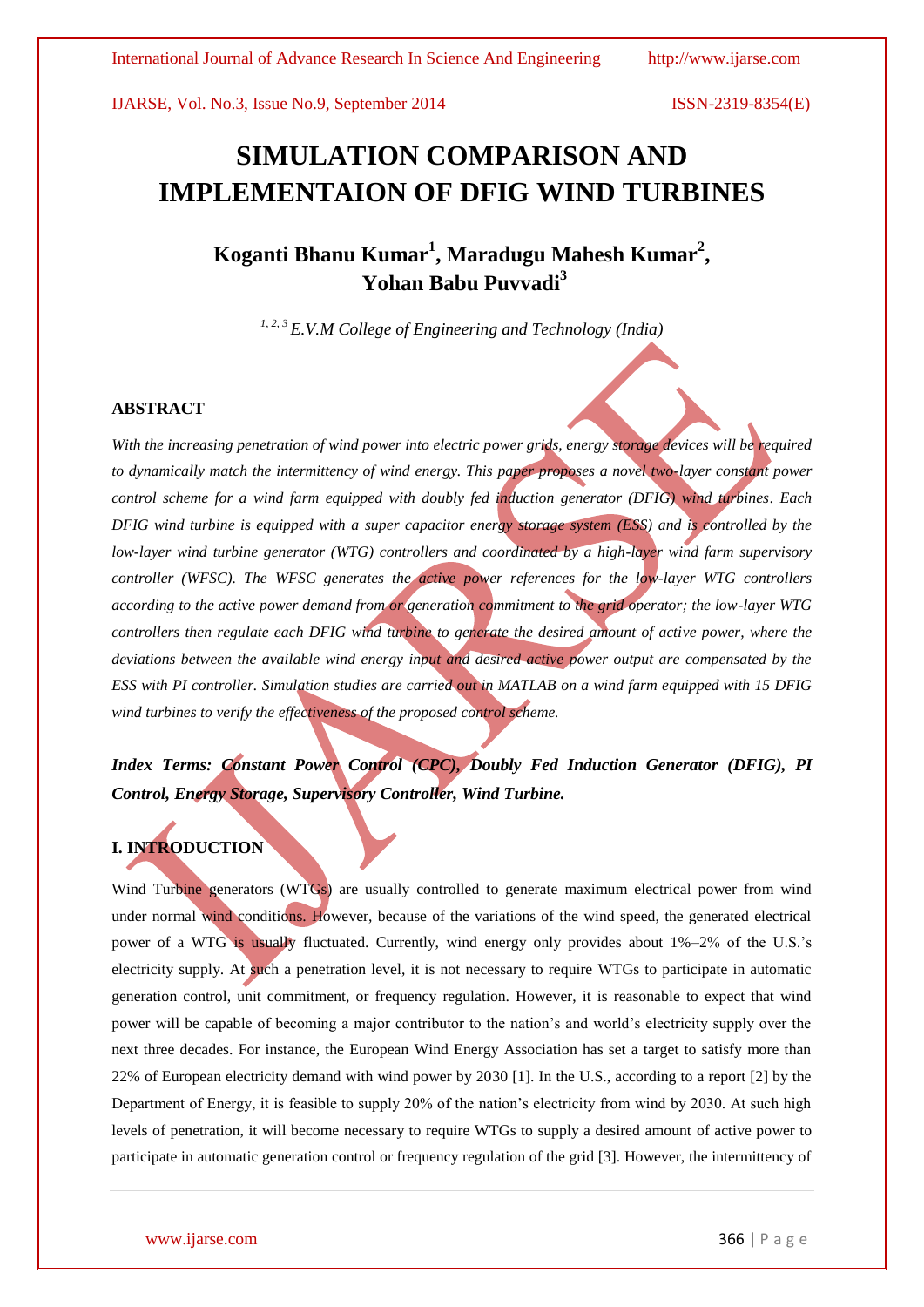wind resources can cause high rates of change (ramps) in power generation [4], which is a critical issue for balancing power systems. Moreover, to optimize the economic performance of power systems with high penetrations of wind power, it would be desired to require WTGs to participate in unit commitment, economic dispatch, or electricity market operation [5]. In practice, short-term wind power prediction [6] is carried out to help WTGs provide these functions. However, even using the state-of-the-art methods, prediction errors are present [5]. Under these conditions, the replacement power is supported by reserves, which, however, can be more expensive than base electricity prices [7]. To enable WTGs to effectively participate in frequency and active power regulation, unit commitment, economic dispatch, and electricity market operation, energy storage devices will be required to dynamically match the intermittency of wind energy. In [8], the authors investigated and compared different feasible electric energy storage technologies for intermittent renewable energy generation, such as wind power. Currently, pumped water and compressed air are the most commonly used energy storage technologies for power grids due to their low capital costs [9]. However, these two technologies are heavily dependent on geographical location with relatively low round-trip efficiency. Compared with their peers, batteries and super capacitors are more efficient, have a quicker response to demand variations, and are easy to develop and ubiquitously deployable. Compared to batteries, super capacitors have a higher power density, higher round-trip efficiency, longer cycle life, and lower capital cost per cycle [10]. Therefore, super capacitors are a good candidate for short-term (i.e., seconds to minutes) energy storage that enables WTGs to provide the function of frequency regulation and effectively participate in unit commitment and electricity market operation. The use of super capacitors [10] or batteries [11]–[13] as energy storage devices for WTGs has been studied by some researchers. However, these studies only focused on control and operation of individual WTGs and did not investigate the issues of WTGs to participate in grid regulation. This paper proposes a novel two-layer constant power control (CPC) scheme for a wind farm equipped with doubly fed induction generator (DFIG) wind turbines [14], where each WTG is equipped with a supe rcapacitor energy storage system (ESS). The CPC consists of a high-layer wind farm supervisory controller (WFSC) and lowlayer WTG controllers..



# **Fig. 1. Configuration of A DFIG Wind Turbine Equipped With a Super Capacitor ESS Connected To a Power Grid**

The high layer WFSC generates the active power references for the low layer WTG controllers of each DFIG wind turbine according to the active power demand from the grid operator. The low-layer WTG controllers then regulate each DFIG wind turbine to generate the desired amount of active power, where the deviations between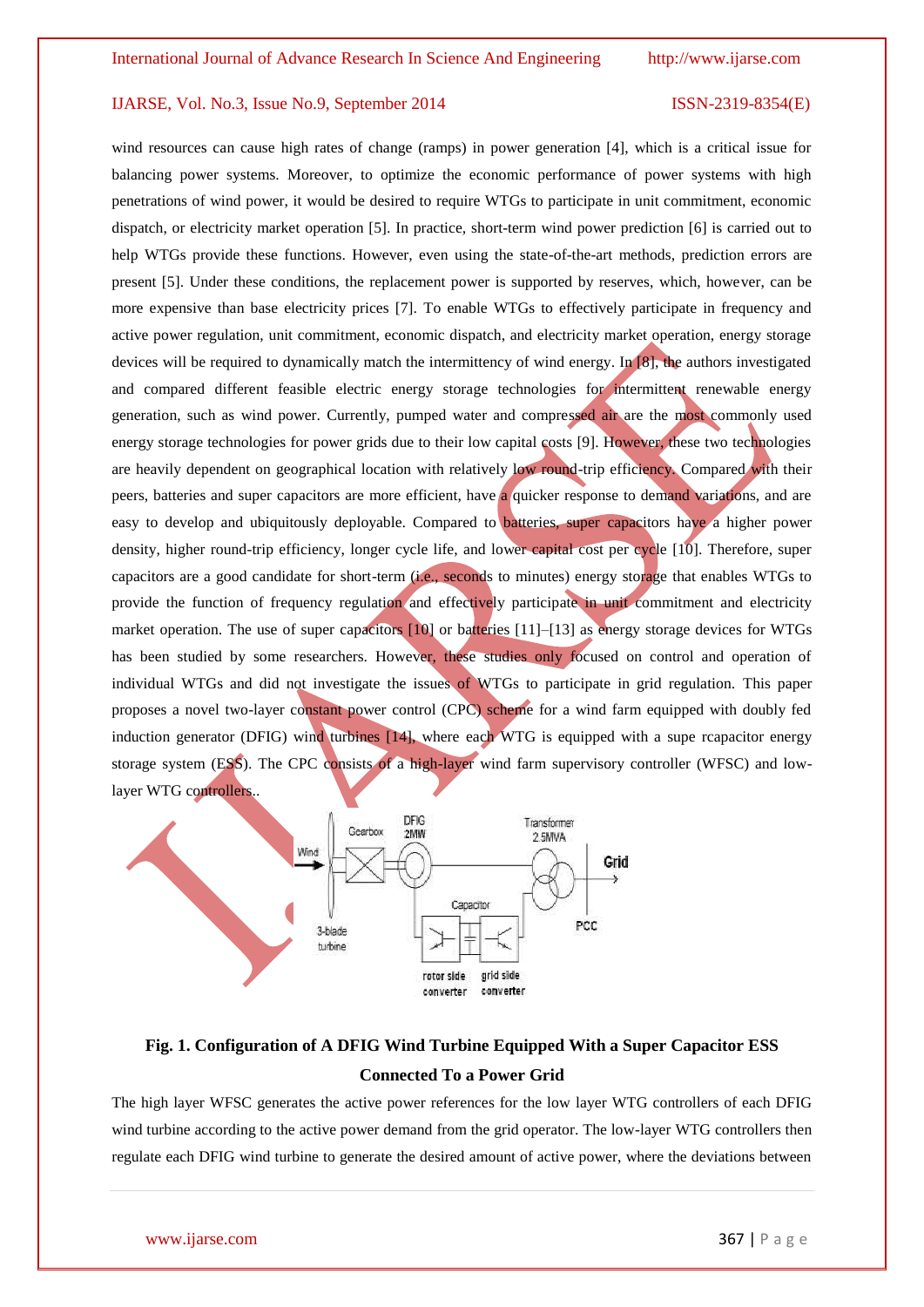the available wind energy input and desired active power output are compensated by the ESS. Simulation studies are carried out in PSCAD/EMTDC for a wind farm equipped with 15 DFIG wind turbines to verify the effectiveness of the proposed control scheme

## **II. DFIG WIND TURBINE WITH ENERGY STORAGE**

Fig. 1 shows the basic configuration of a DFIG wind turbine equipped with a super capacitor-based ESS. The low speed wind turbine drives a high-speed DFIG through a gearbox. The DFIG is a wound-rotor induction machine. It is connected to the power grid at both stator and rotor terminals. The stator is directly connected to the grid, while the rotor is fed through a variable-frequency converter, which consists of a rotor-side converter (RSC) and a grid-side converter (GSC) connected back to back through a dc link and usually has a rating of a fraction (25%–30%) of the DFIG nominal power. As a consequence, the WTG can operate with the rotational speed in a range of  $\pm 25\% - 30\%$  around the synchronous speed, and its active and reactive powers can be controlled independently. In this paper, an ESS consisting of a super capacitor bank and a two-quadrant dc/dc converter is connected to the dc link of the DFIG converters. The ESS serves as either a source or a sink of active power and therefore contributes to control the generated active power of the WTG. The value of the capacitance of the super capacitor bank can be determined by

$$
C_{\text{ess}} = \frac{2P_nT}{V_{\text{sc}}^2} \tag{1}
$$

where *C*ess is in farads, *P<sub>n</sub>* is the rated power of the DFIG in watts, *Vsc* is the rated voltage of the super capacitor bank in volts, and *T* is the desired time period in seconds that the ESS can supply/store energy at the rated power (*Pn*) of the DFIG.



### **Fig. 2. Overall Vector Control Scheme of the RSC.**

The use of an ESS in each WTG rather than a large single central ESS for the entire wind farm is based on two reasons. First, this arrangement has a high reliability because the failure of a single ESS unit does not affect the ESS units in other WTGs. Second, the use of an ESS in each WTG can reinforce the dc bus of the DFIG converters during transients, thereby enhancing the low-voltage ride through capability of the WTG [10].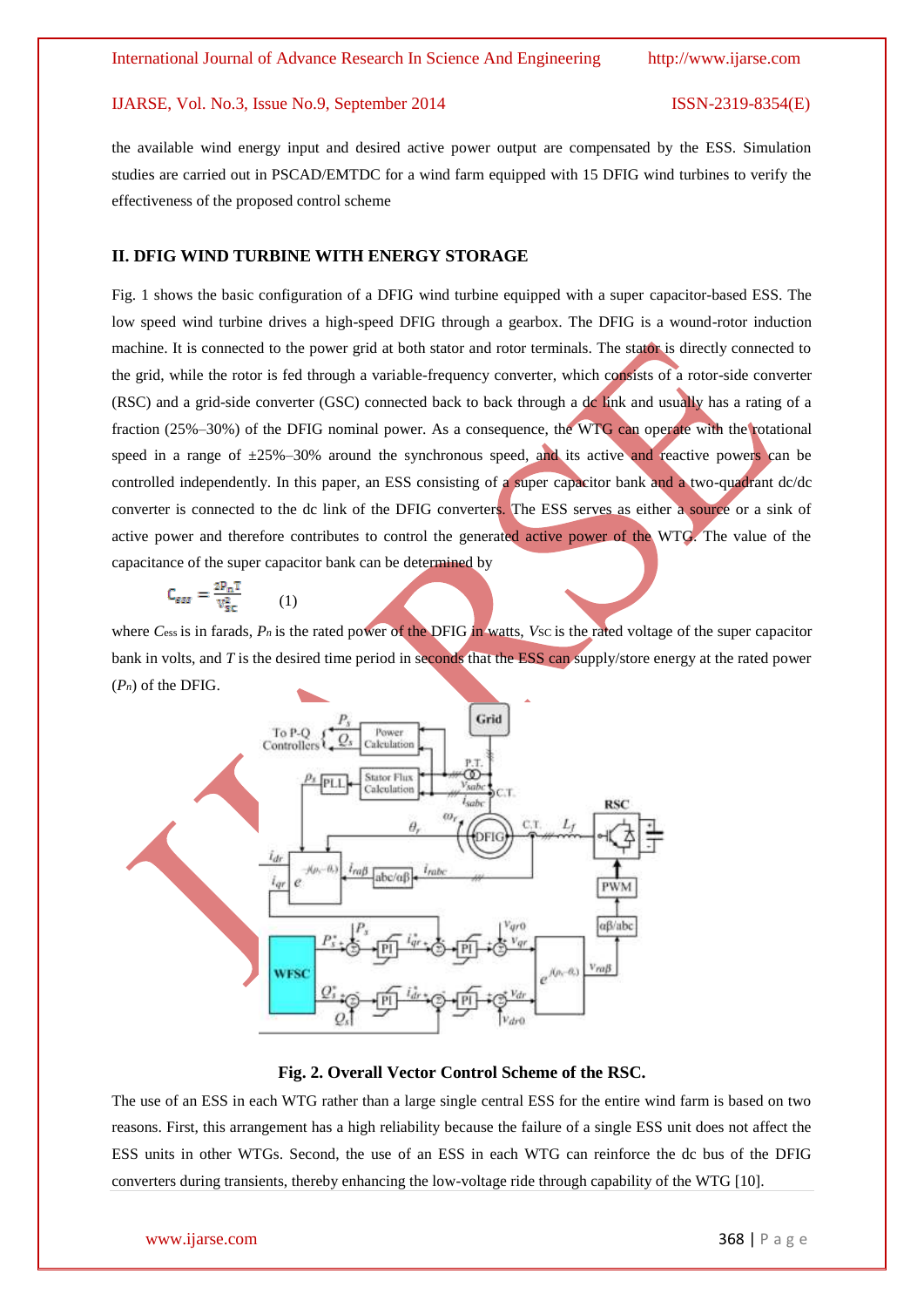### **III. CONTROL OF INDIVIDUAL DFIG WIND TURBINE**

The control system of each individual DFIG wind turbine generally consists of two parts: 1) the electrical control of the DFIG and 2) the mechanical control of the wind turbine blade pitch angle [14], [15] and yaw system. Control of the DFIG is achieved by controlling the RSC, the GSC, and the ESS (see Fig. 1). The control objective of the RSC is to regulate the stator-side active power  $P_s$  and reactive power  $Q_s$  independently. The control objective of the GSC is to maintain the dc-link voltage  $V_{dc}$  constant and to regulate the reactive power  $Q_g$ that the GSC exchanges with the grid. The control objective of the ESS is to regulate the active power  $P_g$  that the GSC exchanges with the grid. In this paper, the mechanical control of the wind turbine blade pitch angle is similar to that in [15].

### **3.1 Control of the RSC**

Fig. 2 shows the overall vector control scheme of the RSC, in which the independent control of the stator active power  $P_s$  and reactive power  $Q_s$  is achieved by means of rotor current regulation in a stator-flux-oriented synchronously rotating reference frame [16]. Therefore, the overall RSC control scheme consists of two cascaded control loops. The outer control loop regulates the stator active and reactive powers independently, which generates the reference signals *i*∗*dr* and *i*∗*qr* of the *d*- and *q*-axis current components, respectively, for the inner-loop current regulation. The outputs of the two current controllers are compensated by the corresponding cross-coupling terms *vdr*0 and *v*<sub>*qr*0</sub> [14], respectively, to form the total voltage signals *vdr* and *v*<sub>*qr*</sub>. They are then used by the pulse width modulation (PWM) module to generate the gate control signals to drive the RSC. The reference signals of the outer-loop power controllers are generated by the high-layer WFSC.



**Fig. 3. Overall Vector Control Scheme of the GSC Fig. 4. Configuration and Control of the ESS**

### **3.2 Control of the GSC**

Fig. 3 shows the overall vector control scheme of the GSC, in which the control of the dc-link voltage *V*dc and the reactive power  $Q_g$  exchanged between the GSC and the grid is achieved by means of current regulation in a synchronously rotating reference frame [16]. Again, the overall GSC control scheme consists of two cascaded control loops. The outer control loop regulates the dc-link voltage  $V_{dc}$  and the reactive power  $Q_g$ , respectively,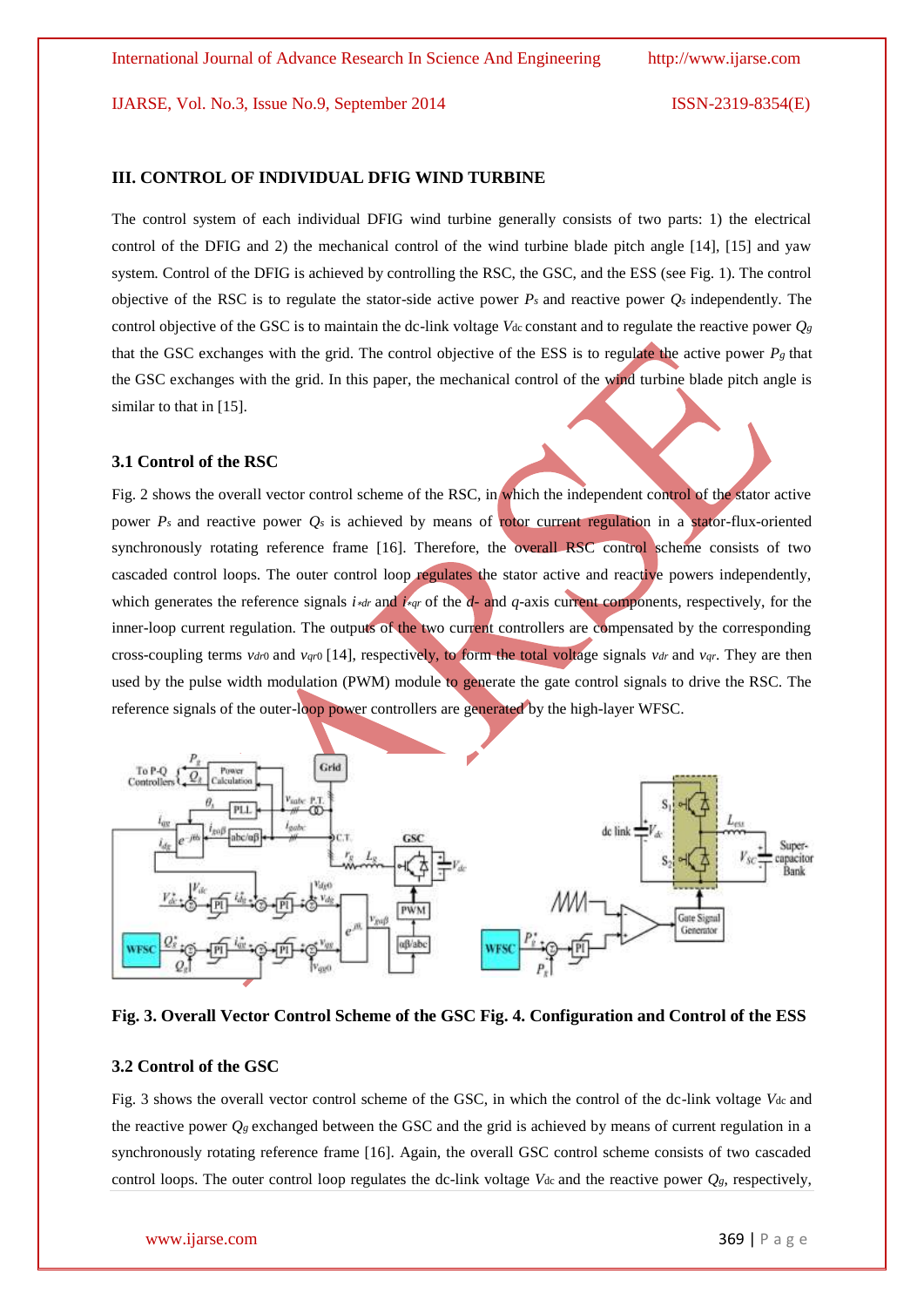which generates the reference signals *i*∗*dg* and *i*∗*qg* of the *d*- and *q*-axis current components, respectively, for the inner-loop current regulation. The outputs of the two current controllers are compensated by the corresponding cross coupling terms *vdg*<sub>0</sub> and *v<sub>qg</sub>*<sub>0</sub> [14], respectively, to form the total voltage signals *v<sub>dg</sub>* and *v<sub>qg</sub>*. They are then used by the PWM module to generate the gate control signals to drive the GSC. The reference signal of the outer-loop reactive power controller is generated by the high-layer WFSC.

### **3.3 Configuration and Control of the ESS**

Fig. 4 shows the configuration and control of the ESS. The ESS consists of a super capacitor bank and a twoquadrant dc/dc converter connected to the dc link of the DFIG. The dc/dc converter contains two insulated-gate bipolar transistor (IGBT) switches S1 and S2. Their duty ratios are controlled to regulate the active power *Pg* that the GSC exchanges with the grid. In this configuration, the dc/dc converter can operate in two different modes, i.e., buck or boost mode, depending on the status of the two IGBT switches. If S1 is open, the dc/dc converter operates in the boost mode; if S2 is open, the dc/dc converter operates in the buck mode. The duty ratio *D*1 of S<sup>1</sup> in the buck mode can be approximately expressed as

# $D_1 = \frac{V_{SC}}{V_{S}}$

and the duty ratio *D*2 of S2 in the boost mode is  $D_2 = 1 - D_1$ . In this paper, the nominal dc voltage ratio *Vsc,n/Vdc,n* is 0.5, where  $V_{SC,n}$  and  $V_{dc,n}$  are the nominal voltages of the super capacitor bank and the DFIG dc link, respectively. Therefore, the nominal duty ratio *D*1*,n* of S<sup>1</sup> is 0.5.

(2)



# **Fig. 5 Blade Pitch Control for the Wind Turbine**

The operating modes and duty ratios *D*1 and *D*2 of the dc/dc converter are controlled depending on the relationship between the active powers  $P_r$  of the RSC and  $P_g$  of the GSC. If  $P_r$  is greater than  $P_g$ , the converter is in buck mode and *D*1 is controlled, such that the super capacitor bank serves as a sink to absorb active power, which results in the increase of its voltage *Vsc*. On the contrary, if  $P_g$  is greater than  $P_r$ , the converter is in boost mode and *D*<sub>2</sub> is controlled, such that the super capacitor bank serves as a source to supply active power, which results in the decrease of its voltage *Vsc*. Therefore, by controlling the operating modes and duty ratios of the dc/dc converter, the ESS serves as either a source or a sink of active power to control the generated active power of the WTG. In Fig. 4, the reference signal  $P \ast g$  is generated by the high-layer WFSC.

## **3.4 Wind Turbine Blade Pitch Control**

Fig. 5 shows the blade pitch control for the wind turbine, where  $\omega_r$  and  $P_e (= P_s + P_g)$  are the rotating speed and output active power of the DFIG, respectively. When the wind speed is below the rated value and the WTG is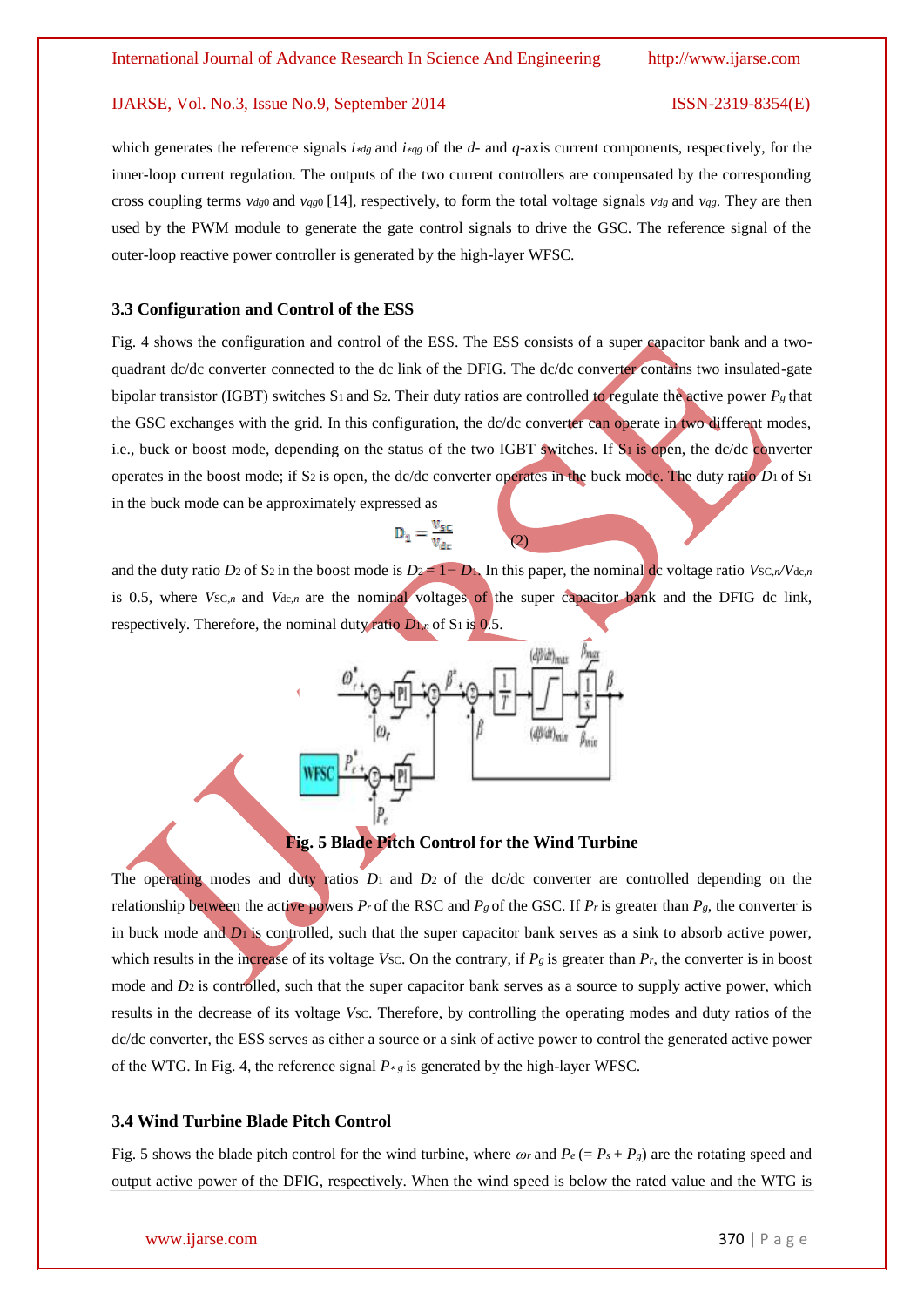required to generate the maximum power, *ωr* and *Pe* are set at their reference values, and the blade pitch control is deactivated. When the wind speed is below the rated value, but the WTG is required to generate a constant power less than the maximum power, the active power controller may be activated, where the reference signal *P*<sup>∗</sup> *e* is generated by the high-layer WFSC and *P*<sup>*e*</sup> takes the actual measured value. The active power controller adjuststhe blade pitch angle to reduce the mechanical power that the turbine extracts from wind. This reduces the imbalance between the turbine mechanical power and the DFIG output active power, thereby reducing the mechanical stress in the WTG and stabilizing the WTG system. Finally, when the wind speed increases above the rated value, both  $\omega_r$  and  $P_e$  take the actual measured values, and both the speed and active power controllers are activated to adjust the blade pitch angle.

$$
\omega_{ti,opt} = k(\beta_i)v_{wi}
$$

where *k* is a constant at a certain value of *βi*. Then, the maximum mechanical power *Pmi,*max that the wind turbine extracts from the wind can be calculated by the well-known wind turbine aerodynamic characteristics

*(3)*

$$
P_{mi,max} = \frac{1}{2} \rho_i A_r v_{wi}^3 C_{pi} (\lambda_{i,opt}, \beta_i)
$$
 (4)

where  $\rho_i$  is the air density in kilograms per cubic meter;  $A_r = \pi R_2$  is the area in square meters swept by the rotor blades with *R* being the blade length in meters; and *CPi* is the power coefficient, which is a function of both tipspeed ratio  $\lambda_i$  and the blade pitch angle  $\beta_i$ , where  $\lambda_i$  is defined by



## **Fig. 6 Proposed Two-Layer CPC Scheme for the Wind Farm.**

As shown in Fig. 6, once *P*ess*i,*max of each WTG is determined, the total maximum power *P*ess*,*max that can be exchanged between the supercapacitor bank and the DFIG dc link of all WTGs can be determined by

$$
P_{ess,max} = \sum_{i=1}^{N} P_{essi,max} \tag{18}
$$

Finally, depending on the relationship of  $P_{\text{ess},d}$  and  $P_{\text{ess},\text{max}}$ , the reference signals  $P * s_i$  (see Fig. 2) and  $P * s_i$  (see Fig. 4) of each WTG can be determined. Specifically, if  $/P_{\text{ess},d} \leq |P_{\text{ess},\text{max}}/P_{\text{*,}}$  *P*<sub>\* *gi*</sub> can be determined directly, as shown in Fig. 6, where the partition coefficients *ai*'s are calculated by

$$
a_i = \frac{P_{r,max}}{P_{\epsilon, max} - P_{\epsilon, max}} \tag{19}
$$

www.ijarse.com 371 | P a g e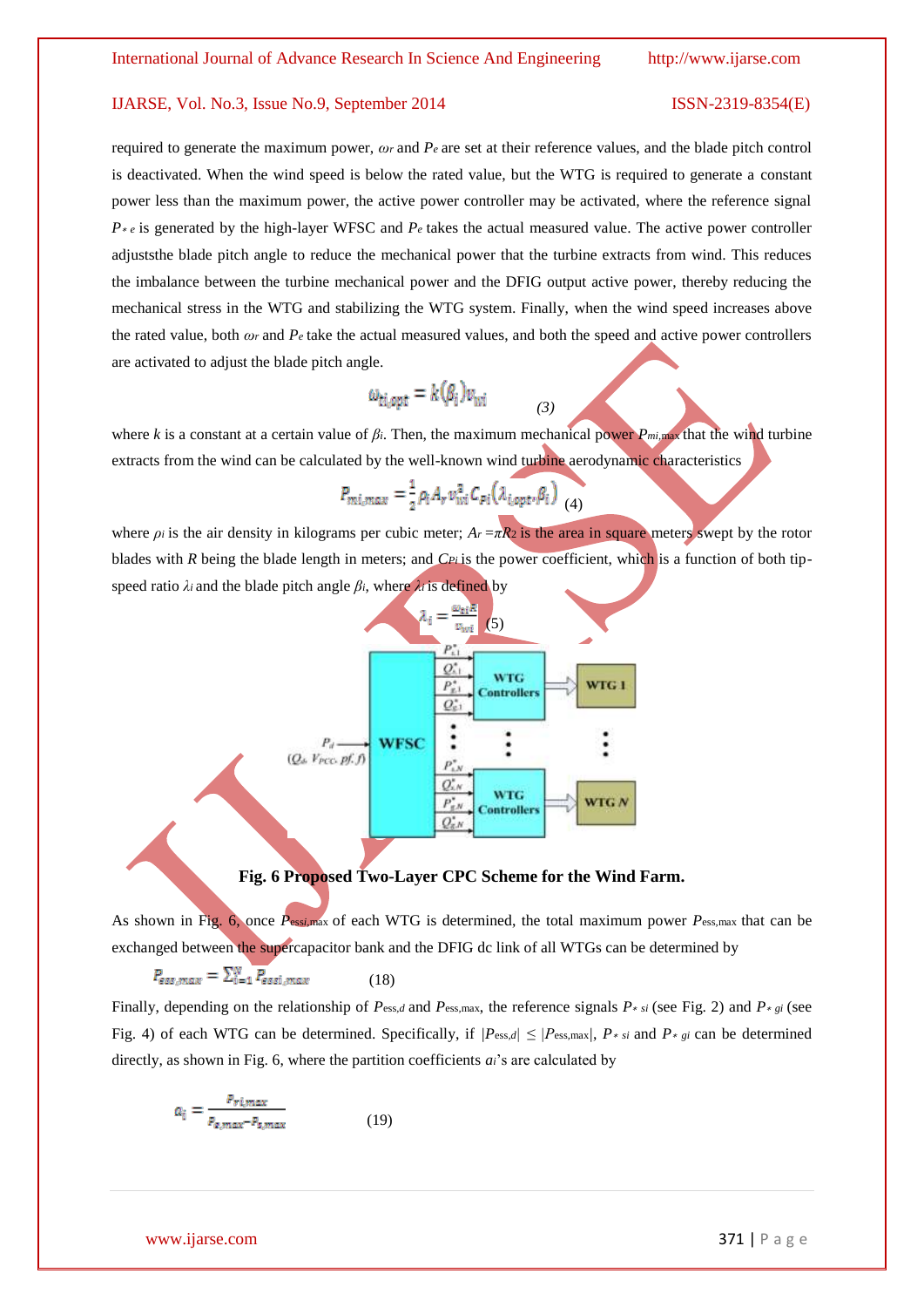

# **Fig. 7 Configuration of A Wind Farm Equipped With 15 DFIG Wind Turbines Connected To a Power Grid.**

# **IV. SIMULATION RESULTS**

Simulation studies are carried out for a wind farm with DFIG wind turbines (see Fig. 7) to verify the effectiveness of the proposed control scheme under various operating conditions. Each DFIG wind turbine (see Fig. 1) has a 3.6-MW power capacity [14], [15]. The total power capacity of the wind farm is 54 MW. Each DFIG wind turbine is connected to the internal network of the wind farm through a 4.16/34.5-kV voltage stepup transformer. The high-voltage terminals of all transformers in the wind farm are connected by 34.5-kV power cables to form the internal network of the wind farm. In this paper, the power grid is represented by an infinite source. The ESS of each WTG is designed to continuously supply/store 20% of the DFIG rated power for approximately 60 s. Then, the total capacitance of the super capacitor bank can be obtained from (1). The parameters of the WTG, the ESS, and the power network are listed in the Appendix. Some typical results are shown and discussed in this section.





**Fig 8: Simulation Result Source Voltage Fig 9: Simulation Result Source Current**

www.ijarse.com 372 | P a g e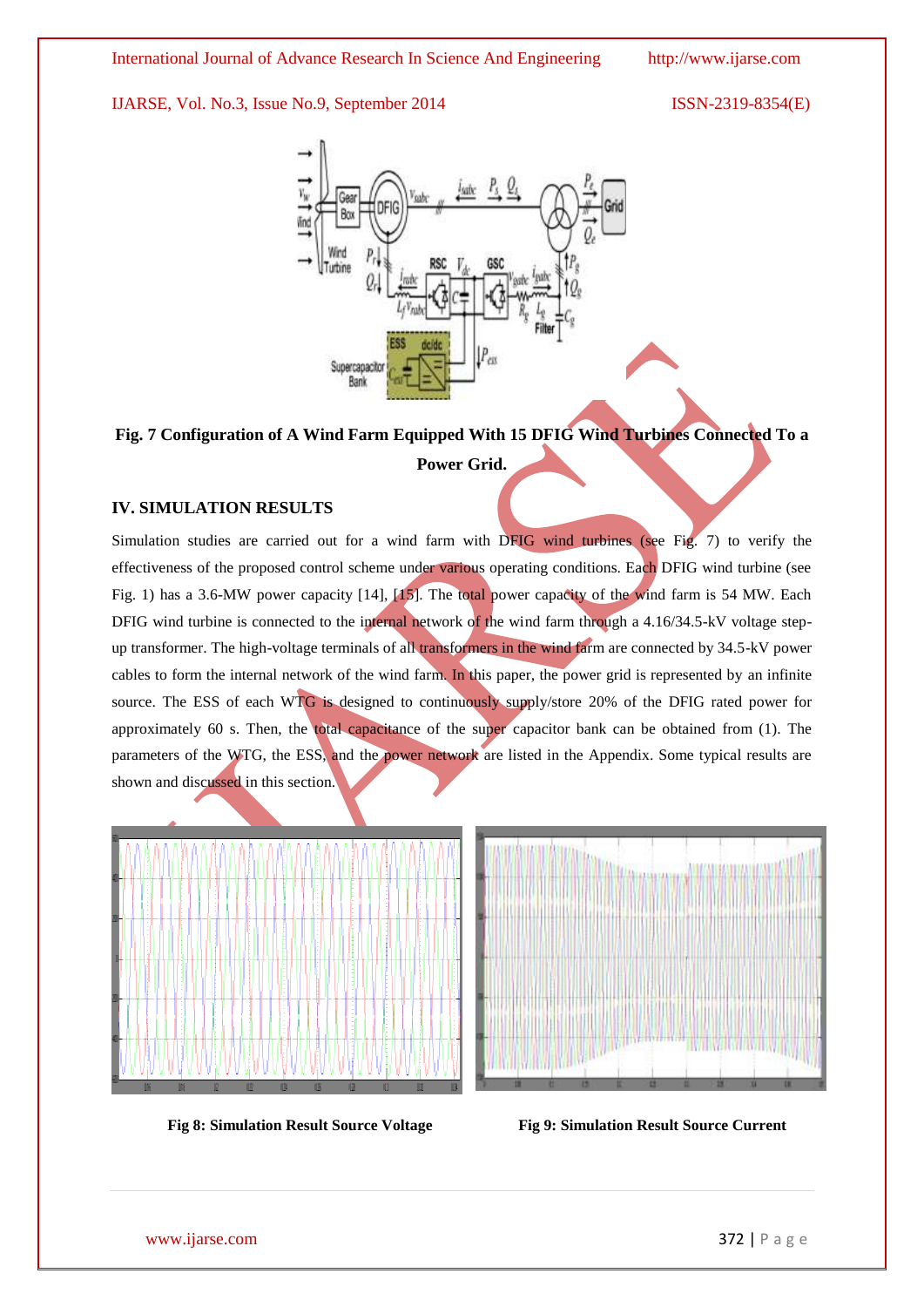

# **V CONCLUSION**

This paper has proposed a novel two-layer CPC scheme for a wind farm equipped with DFIG wind turbines. Each wind turbine is equipped with a super capacitor-based ESS with PI controller, which is connected to the dc link of the DFIG through a two-quadrant dc/dc converter. The ESS serves as either a source or a sink of active power to control the generated active power of the DFIG wind turbine with PI. Each individual DFIG wind turbine and its ESS are controlled by low-layer WTG controllers, which are coordinated by a high-layer WFSC to generate constant active power as required by or committed to the grid operator. Simulation studies have been carried out for a wind farm equipped with 15 DFIG wind turbines to verify the effectiveness of the proposed CPC scheme. Results have shown that the proposed CPC scheme enabled the wind farm to effectively participate in unit commitment and active power and frequency regulations of the grid with PI controller. The proposed system and control scheme provides a solution to help achieve high levels of penetration of wind power into electric power grids.

# **REFERENCES**

- [1] "Focus on 2030: EWEA aims for 22% of Europe's electricity by 2030,"Wind Directions, pp. 25–34, Nov./Dec. 2006.
- [2] 20% Wind Energy By 2030: Increasing Wind Energy's Contribution toU.S. Electricity Supply, U.S. Department of Energy, Jul. 2008.
- [3] W. Qiao and R. G. Harley, "Grid connection requirements and solutions for DFIG wind turbines," in Proc. IEEE Energy Conf., Atlanta, GA, Nov. 17–18, 2008, pp. 1–8.
- [4] Wind Generation & Total Load in the BPA Balancing Authority: DOEB on Neville Power Administration, U.S. Department of Energy [Online].Available:

http://www.transmission.bpa.gov/business/operations/Wind/default.aspx

## www.ijarse.com 373 | P a g e